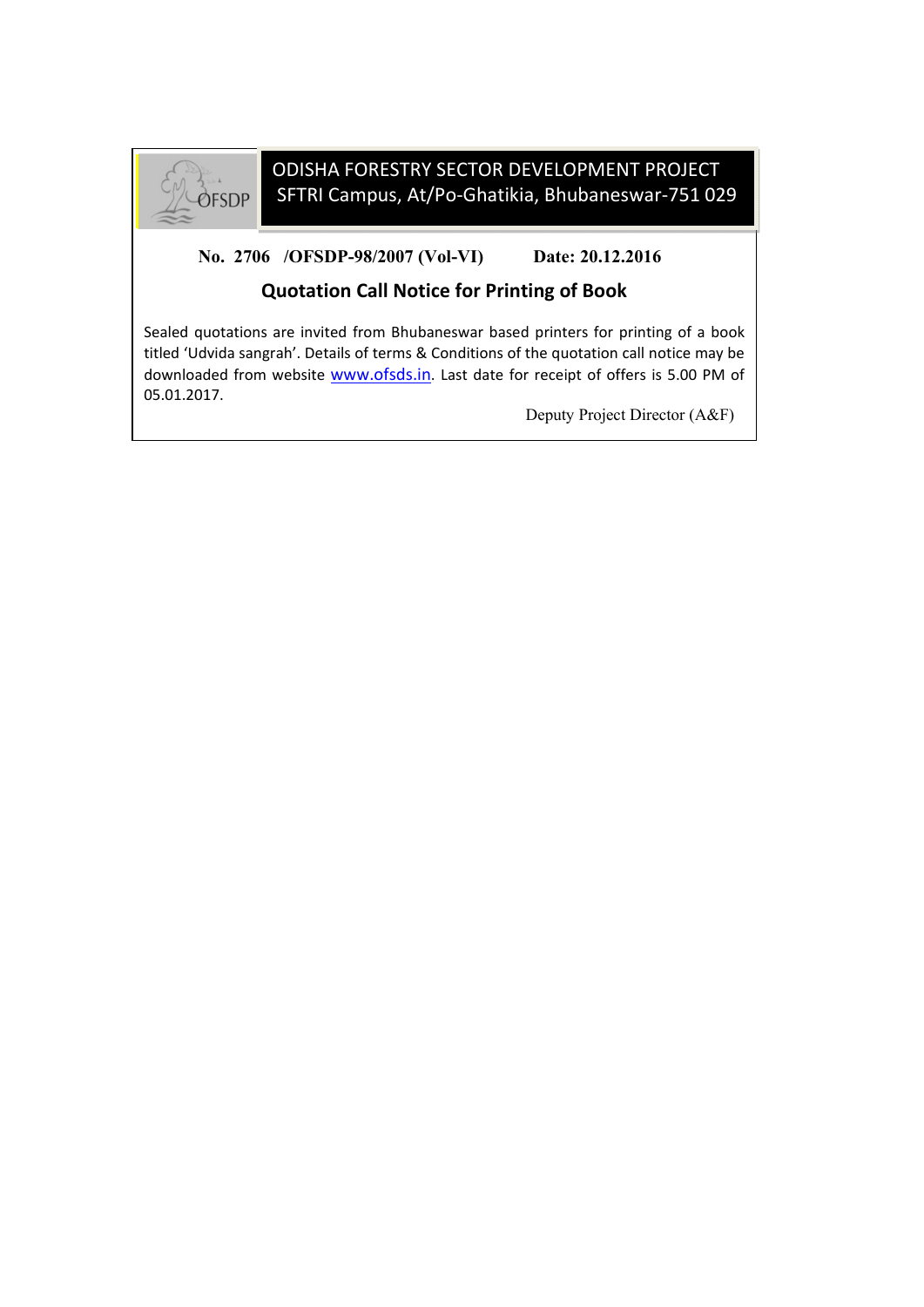## **Terms of Reference**

- 1. Quotations are invited from Bhubaneswar based printers in a sealed cover super scribed as "Quotation for printing of Book" and addressed to "Deputy Project Director (A&F), OFSDP, Bhubaneswar" for printing of the book "Udvida Sangrah" in ¼ Demy size, cover 4 pages 300 GSM Art Board paper & print multi colour, inner (total 268 pages) 236 pages in 90 GSM map litho paper in Black & White & 32 pages in 130 GSM mat finished paper print in multi colour. Rates shall be quoted for 400 copies inclusive of all (cost of paper, printing, gum binding and inclusive of all taxes) along with  $+$  4 inner pages for B&W colour and for multi colour. Manuscript for print shall be provided from PMU in soft copy.
- 2. Quotation shall be accompanied by sample pieces of paper (90 GSM map litho, 130 GSM Mat finished & 300 GSM Art Paper). The final output shall be delivered at PMU of Odisha Forestry Sector Development Project within 15 days of issue of work order.
- 3. The Printing firm must have the establishment at Bhubaneswar. The firm should have all the legal valid documents like PAN, TIN, VAT Clearance Certificate, etc.
- 4. The successful bidder has to deposit the security money of `Rs.1000/-(one thousand only) in shape of Demand Draft in favour of "Orissa Forestry Sector Development Society", payable at Bhubaneswar. This amount will be returned after successful completion of the assignment and this will not bear any interest.
- 5. The scope of printing and related matters can be discussed with Deputy Project Director (P&A) of this office.
- 6. The firm has to complete the printing assignment within the stipulated time. If the time gets extended without prior approval of Project Director, the Firm will be charged fine on weekly basis  $\omega$  5% of the total assigned amount till the final output reaches the office.
- 7. If the firm is failed to produce the book as per the specified material, fine will be imposed according to percentage and page basis on assigned amount.
- 8. Payment of the assignment will be released within 15 days from the receipt of the copies of the books.
- 9. The quoted rate will be valid for a period of 12 months from the date of work order.
- 10.The Firm has to follow all guidelines for printing of the book as specified/described in the ToR.
- 11.Quotations submitted without requisite documents and after scheduled date & time shall be summarily rejected.
- 12.Project Director, OFSDP has the authority to cancel the order at any point of time if any irregularities came to light.